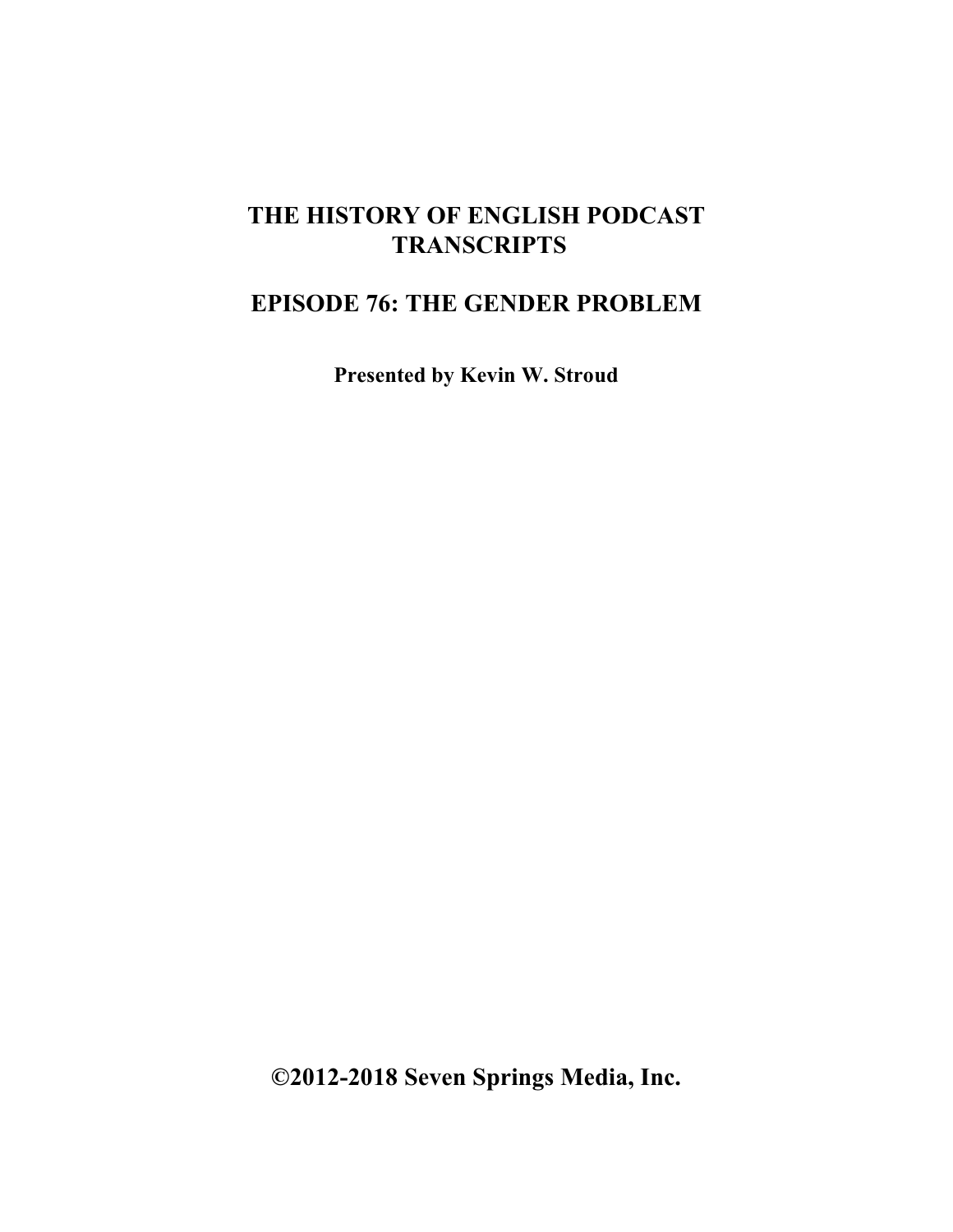## **EPISODE 76: THE GENDER PROBLEM**

Welcome to the History of English Podcast - a podcast about the history of the English language. This is Episode 76: The Gender Problem. In this episode, we're going to look at the events leading up to the period of English history known as the Anarchy. During this period, some of the traditional distinctions between the genders was starting to break down. Politically, England was preparing to be ruled by a queen for the first time. Henry I was trying to end the 'all-boys club' that had been the English monarchy. And he was meeting a lot of resistence in the process. But gender wasn't just an issue in politics. It was also an issue in language. For more than five centuries, Old English had maintained the traditional distinction between masculine and feminine nouns. But now, those distinctions were also starting to disappear. English was quickly dropping the entire concept of so-called 'grammatical gender.' So this time, we'll look at the changing role of gender in  $12<sup>th</sup>$  century England.

But before we begin, let me remind you that the website for the podcast is historyofenglishpodcast.com. And you can always reach me directly by email at [kevin@historyofenglishpodcast.com.](mailto:kevin@historyofenglishpodcast.com.) I'm also on twitter at englishhistpod.

And last time, I mentioned that I was interested in collecting voice samples for future episodes of the podcast. And many of you were kind enough to record your accent and send it to me. I have received responses from all over the world. And I would love to have more especially if you speak with a non-standard or regional accent. So send me your voice samples either by email or by going to the Voice Samples page of the website and recording your voice there.

One other quick note. A few days after the last episode, the website for the podcast went down. There were some major problems which ultimately required me to move the site to a new server with a new hosting company. In the process, I lost most of the comments and questions which many of you left at the site over the past few years. I hated to lose those because they were so integral to the site. But the bottom line is that the site is up and running again. And hopefully, there won't be any more problems for a while.

Technical glitches are part of podcasting. And when they occur, they require time and – sometimes – money to get corrected. And that time has a value as well. So like many podcasters, I try to find the right balance between those things. One way to achieve that balance is to bring in sponsors to support the podcast. And I have experimented with that, but I prefer to keep the podcast free of advertising. The other option is to rely upon the support of listeners who enjoy the podcast and want to make sure it continues on a regular basis. And through the years, many of you have been kind and generous enough to do that.

But I have recently decided to go in a slightly different direction. I have established a page at Patreon.com for those of you want to support to the podcast. You can just go to my website and link from there. At Patreon, you can set up an account and become a supporter. And for those of you who do that, I am actually going to produce a couple of bonus episodes each month which will be available through that site. So if you are a donor or patron, you will have access to that content as well.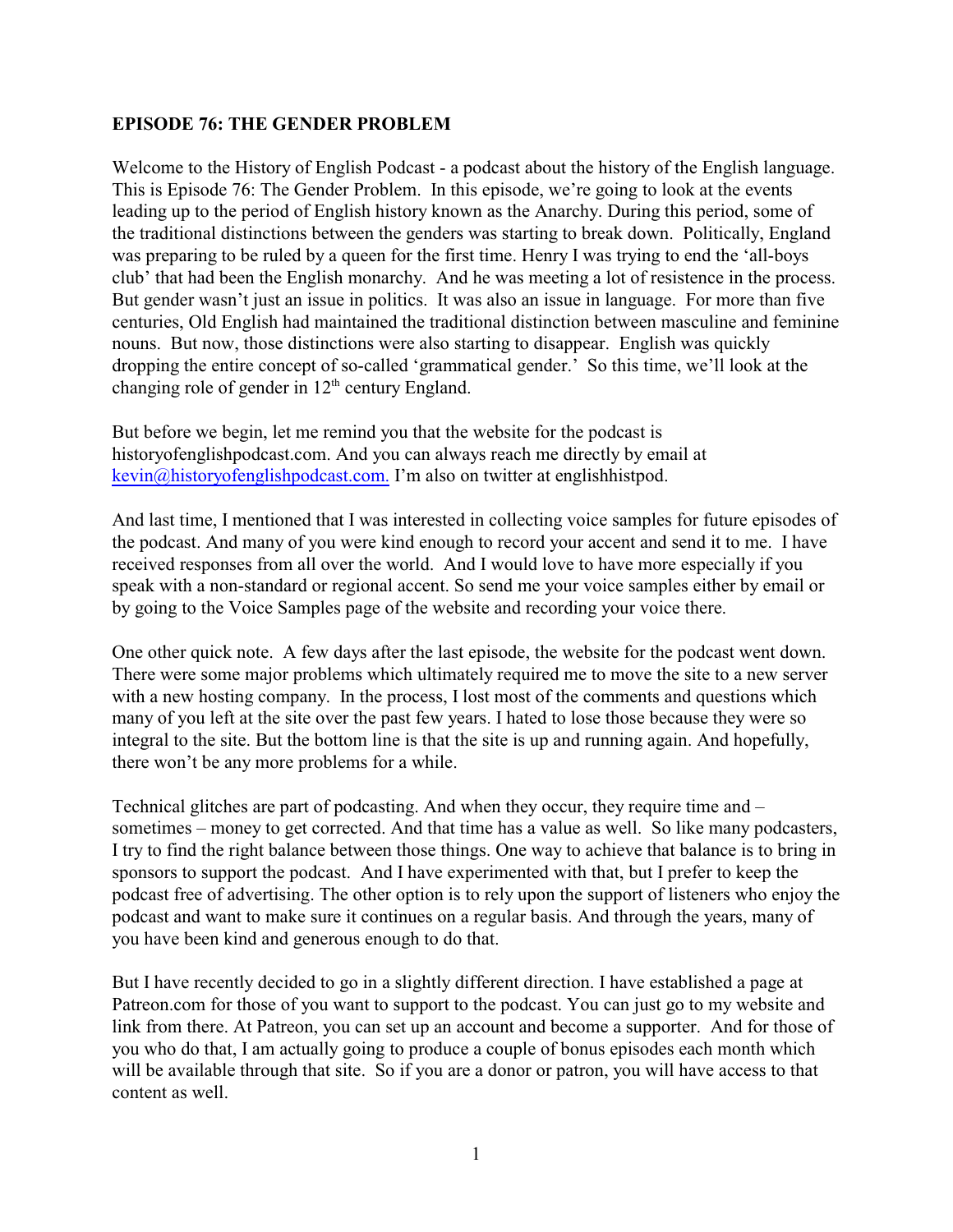The bonus episodes - or Patron episodes - will supplement the material in each regular episode of the podcast, and sometimes they'll explore other aspects of the history of English. They will also allow me to jump around and explore other periods of history which are not in the strict timeline I'm following here. And the first bonus episode should be up there by the time you listen to this episode.

My ultimate goal is to keep the podcast going on a regular schedule and to keep it ad-free. And if you share that goal with me, then I invite you to head over to Patreon and become a supporter of the podcast. Again, you can go to historyofenglishpodcast.com and then just link from there.

So with that, let's turn to this episode and the problem of gender. Gender is important to our story because it was an issue in both language and society. It's probably no revelation that gender distinctions were very important in the Middle Ages. The role of men was quite different from that of women. Not only were they treated differently in society, they were also treated differently under the law. Women were generally barred from holding public offices, and their role was very limited in the Church. They might serve as the head of an abbey, but they didn't hold official positions within the Church itself. And as a general rule, if a woman held property and got married, the property would then pass to the control of her husband.

All of this created problems for the English king Henry I. As we know, he only had two legitimate children – a son and a daughter. The son William had died a few years earlier. And that left his daughter, Matilda. At this point, Henry was becoming an old king, and he was looking for a successor. And he considered Matilda to be his best option. As we saw last time, Henry got the English nobles to swear an oath to support Matilda after he died. But neither England nor Normandy had even been ruled by a woman. So there was no certainty that the nobles would honor their commitment after Henry was gone. There was a good chance that they would look for a male alternative. So that was the first gender problem.

The other gender problem concerned the language. English was an Indo-European language. And like virtually all other Indo-European languages, it made a basic distinction between all nouns. Every noun was classified as either masculine, feminine or neutral. And that classification determined the inflectional endings used the with noun, and it also determined the form of the other words in the sentence that described the noun. It was an absolutely fundamental part of the language.

These distinctions are called grammatical gender, and we no longer have it Modern English. Of course, we still make gender distinctions, especially with pronouns. But the distinctions we make today are different from the distinctions made in Old English. Today, the distinctions we make are based actual gender. But in Old English, actual gender didn't necessarily matter.

All of this will make perfect sense to you if you speak another European language or if you have ever studied another European language. But English is a bit unusual in this regard. So if you don't know what I'm talking about, let me explain how grammatical gender worked in Old English. And a good place to start is with pronouns because we still make some basic gender distinctions with pronouns.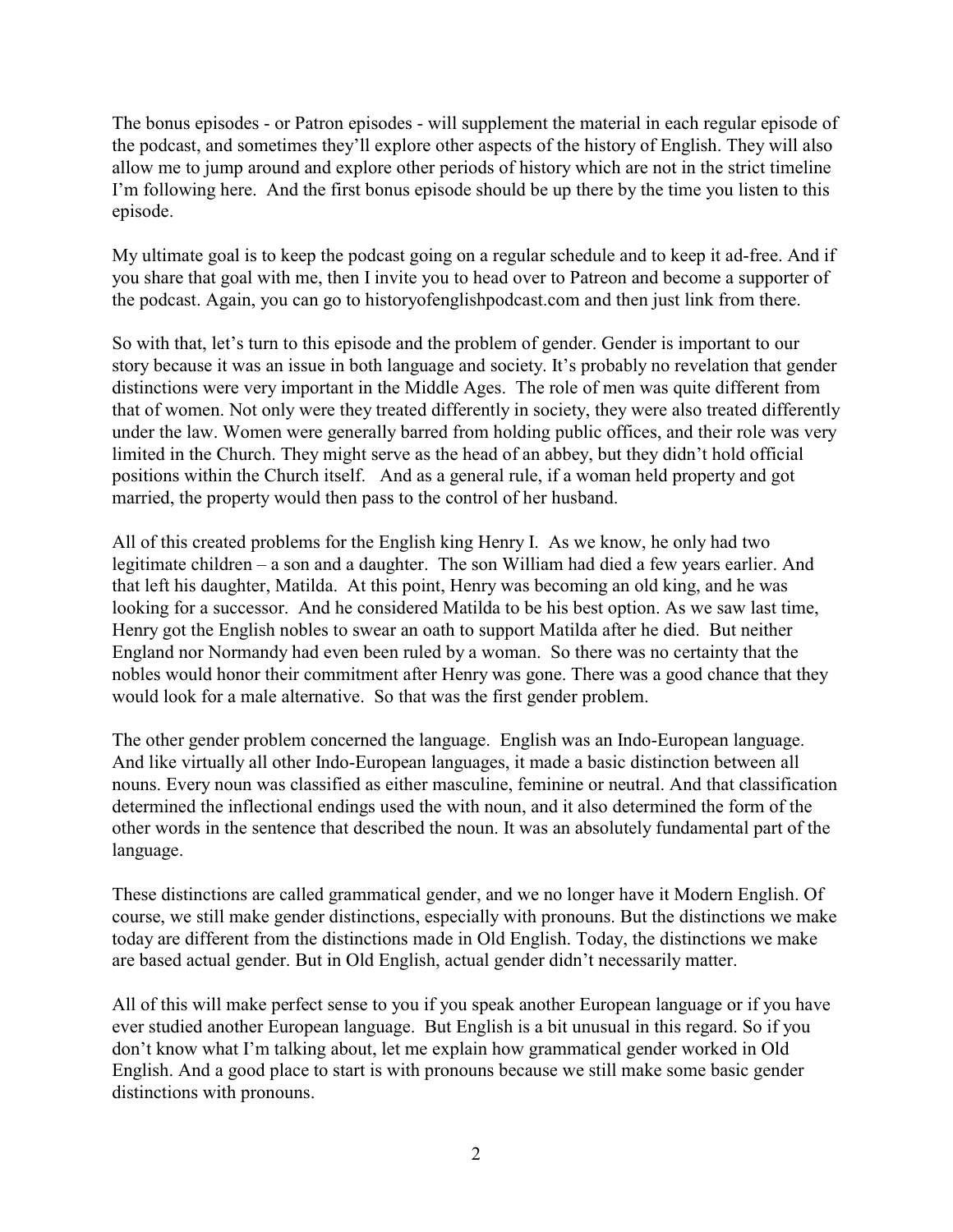As I've noted before, Modern English pronouns still work in much the same way they did in Old English. We not only have masculine, feminine and neutral forms like *he*, *she* and *it*, but the forms vary depending on how they are used in the sentence. So when they are the subject, we use *he* or *she*. But when they are the object of the sentence, we use *him* or *her*. So "He saw him" and "She saw her." We can't reverse those. It wouldn't make sense to say "Him saw he" or "Her saw she." We not only have to choose the right pronoun based on gender, we also have to choose the right form based on how we're using it in the sentence. Again, this is also how Old English worked, but it wasn't limited to pronouns. Nouns worked the same way.

Just like pronouns, each noun was considered either a masculine noun, a feminine noun, or a neutral noun. And those distinctions were very important, because each noun had certain endings. And the endings for a masculine noun were different from those of a feminine noun – and different still from those of a neutral noun. And even when you made that basic distinction, the endings were also different depending on whether the noun was the subject of the sentence or the object of the sentence. So the form of the noun varied just like *he* is different from *him* and *she* is different from *her*.

So let's consider an example. Take a word like *gift*. It was a feminine noun in Old English. So if you used it as the subject of the sentence, like "The gift was large," the word was *giefu* with an /oo/ ending. But if you used it as the object of a sentence, like "I gave a large gift," the word was *giefe* with an /eh/ ending. And again, these endings were completely different if the noun was masculine, or if the noun was neutral.

Now all of this seems very complicated to us today, but this is the way most Indo-European languages worked because that was the way the original Indo-European language worked. And that is the way most Indo-European languages still work today. But English is an exception. And it started to become an exception around the current point in our story.

Now English is not the only exception. Outside of Europe, these distinctions were lost within Armenian, the Persian language, and within Afrikaans which is the language of South Africa that was descended from Dutch. But within Europe itself, the distinctions have been maintained in all of the languages except English and one dialect of Swedish.

So as you can, see English is very unusual in that it doesn't classify nouns into these traditional masculine an feminine categories.

Now since grammatical gender is an unusual concept in Modern English, I should make it clear that grammatical gender often had very little to do with actual gender or natural gender. So those labels "masculine" and "feminine" can be a bit misleading. It might be easier to understand them if we just got rid of the terms "masculine," "feminine," and "neuter," and just used terms like "Class A," "Class B" and "Class C."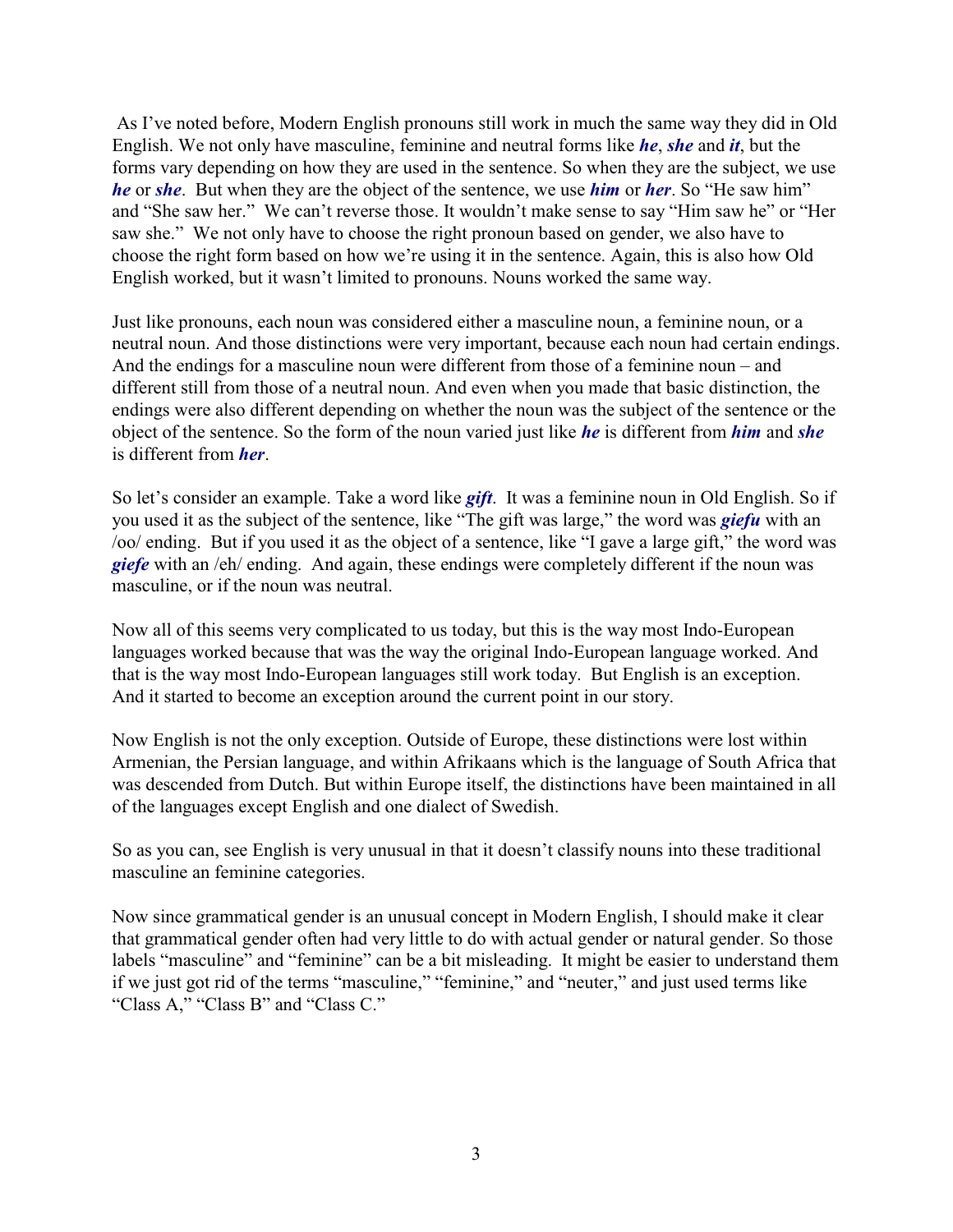Take for example the words for a female. You might expect that all words for a female would be classified as feminine nouns in Old English, but that wasn't the case. The word *cwen* meant a woman. You might remember that the word *cwen* eventually became our modern word *queen*, but originally it could be used as a generic term for a woman. And *cwen* was a feminine noun.

Another word for a woman was the word *wif* which later became our modern word *wife*, but again, it was originally a generic word for a woman. And *wif* was actually a neutral noun. So it required a different set of endings.

And then we had the word *wifman* which later became *woman*. And *wifman* was actually a masculine noun. So get your heads around that. The original version of *woman* was actually a masculine noun – not a feminine noun.

And what about things that don't really have a gender at all? Like dirt. In Old English you could refer to the *earth* or the *land*. *Earth* was a feminine noun. *Land* was a neutral noun. If you looked in the sky, you would see the Sun during the day and the Moon at night. *Sun* was a feminine noun. *Moon* was a masculine noun. By the way, *day* was masculine, but *night* was feminine.

And in some cases, it isn't even clear which category a noun belongs to. Some nouns were recorded using masculines endings in one text, and feminine endings in other texts. I noted that *sun* was a feminine noun. But the word *sunbeam* was recorded as both a feminine and a masculine noun. Along the same lines, the word *westen* meant wilderness. It was recorded at various times as masculine, feminine and neutral. So sometimes, it wasn't even clear to the Anglo-Saxons. But even if you weren't certain, you still had to make a choice because you had to decide which set of endings to use with the noun.

So as you can see, these categories are called "masculine," "feminine" and "neutral," but those are really just labels used to represent different categories. They don't necessarily have anything to do with actual gender. So why do we use those labels? Why do we refer to those nouns as "masculine" or "feminine" if those terms don't really have anything to do with gender. Well, the answer takes us back to pronouns.

If you wanted to replace a noun with a pronoun, you had to use correct gender pronoun. So take the word for 'dog' which was *hund* – or *hound*. You might say "The hound chased the rabbit." But if you wanted to substitute the word *hound* with a pronoun, you had to match the gender. *Hound* was a masculine noun, so you basically had to say "He chased the rabbit." And you had to do that, even if the dog was a female dog. So nouns that required the use of a masculine pronoun are called "masculine" nouns. And nouns that required the use of a feminine pronoun are called "feminine" nouns. But again, the pronoun form often had nothing to do with actual gender. That's why it's called "grammatical" gender, because it was somewhat arbitrary. It was determined by the rules of grammar.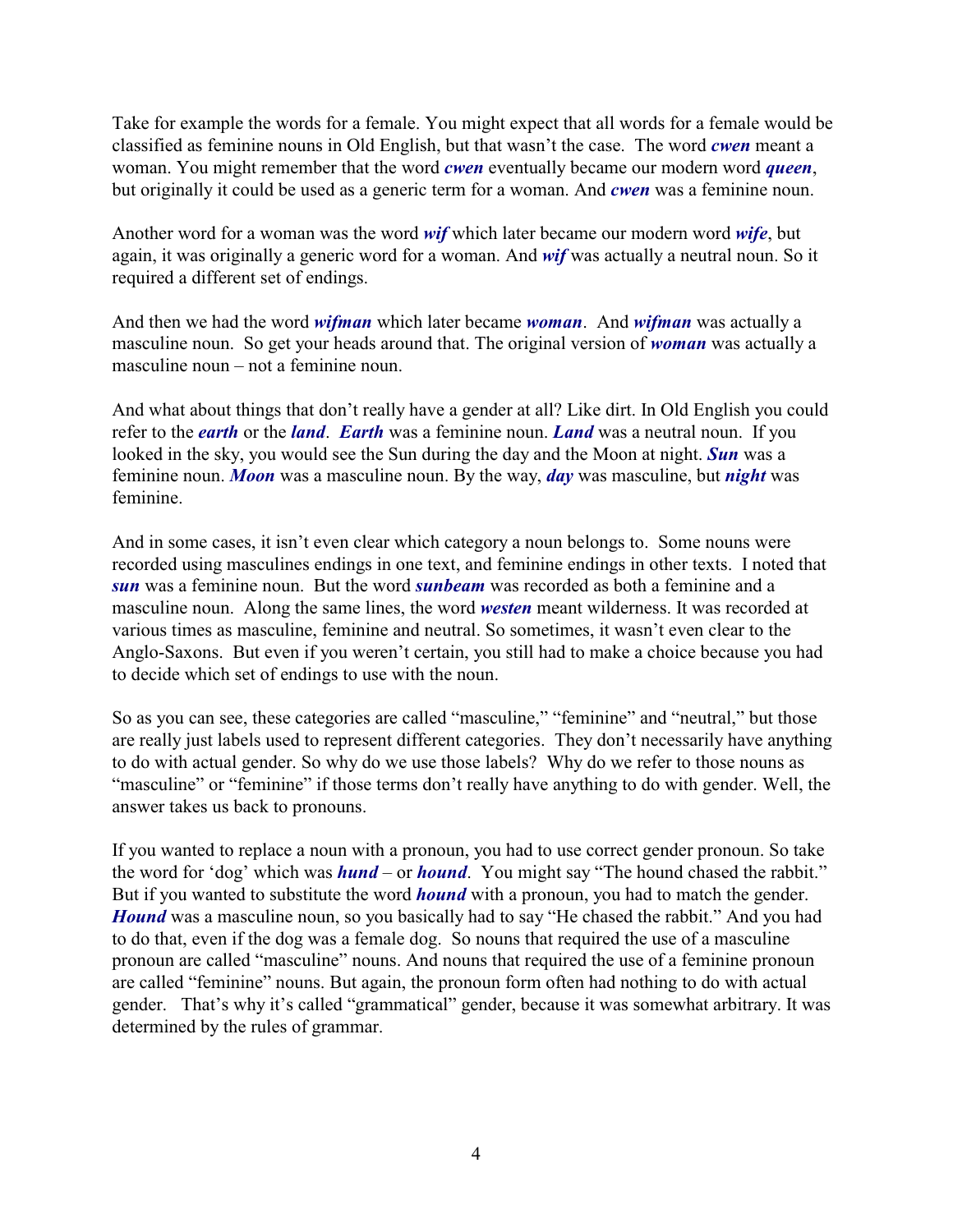But when English lost these old, arbitrary rules of grammatical gender, it replaced it with 'actual' gender. So in Old English, I would refer to a hound or dog with the masculine pronouns even if the dog was a girl because *hound* was a masculine noun. But in Modern English, I would use the pronoun form that matches the actual gender of the dog. So I would use *he* for a boy dog and *she* for a girl dog. That's how English changed – from arbitrary grammatical gender to actual gender.

Now I say that we use actual gender today, but if we look closely, we can find some lingering aspects of grammatical gender in the language. Think about ships. We usually refer to ships as *she* rather than *it*. Now in Old English, the word *scip* was actually a neutral noun. But in Latin, the word for ship was *navis*, and *navis* was feminine. So it was common to use the female pronoun for ships in Latin. And the traditional explanation is that English borrowed that use from the Romance languages. If that theory is correct, then it is an example of grammatical gender which lingers into Modern English, even though it didn't come from Old English. So we refer to a ship as a *she* and not a *he*.

But in most cases, we use *he* and *she* based on the actual gender of the thing we are discussing and not some random rule of grammar. *He* for a boy. *She* for a girl. And *it* for things that don't have a specific gender.

This change has actually simplified English, but it also means that we now have to consider actual gender in a way that Old English speakers didn't. If I don't know whether your pet dog is a boy or girl, I have to guess or just use the neutral word 'it' – which you may also find offensive. How about if I am referring to the head of a company? I can't just use a generic pronoun *he* or *she* unless I know the gender of that person. And it would seem inappropriate to refer to that person as *it*. So until I know for sure, I have to cover my bases and say "he or she" to be safe.

This continues to be a developing issue in Modern English. The rise of transgender issues has led for some to call for a completely new set of gender-neutral pronouns. For example, the word *ze* has been proposed as a neutral alternative to "he and she." And some universities, like Harvard, have formally adopted those pronouns and they permit students to use them.

There is also another option – the plural form *they* as in: "I just received a text from a stranger. They said to text back as soon as possible." This is the so-called "singular they," and it drives some people crazy, but its popularity has grown to the point that many now accept it as an alterative to "he or she."

In 2015, the Washington Post sanctioned the use of "singular they," and they now permit their reporters to use it. Earlier this year, in January of 2016, the American Dialect Society held an annual vote to select the 2015 Word of the Year. And the word they selected was *they* – specifically the "singular they." So even if you don't like it, you may have to get used to it.

To be fair, the "singular they" has been around a long time. Geoffrey Chaucer used it, and William Shakespeare used it. It wasn't really frowned upon until the 1700s and 1800s when the modern rules of English grammar were formalized. And the rule was obvious, you shouldn't use a plural pronoun to refer to a singular thing.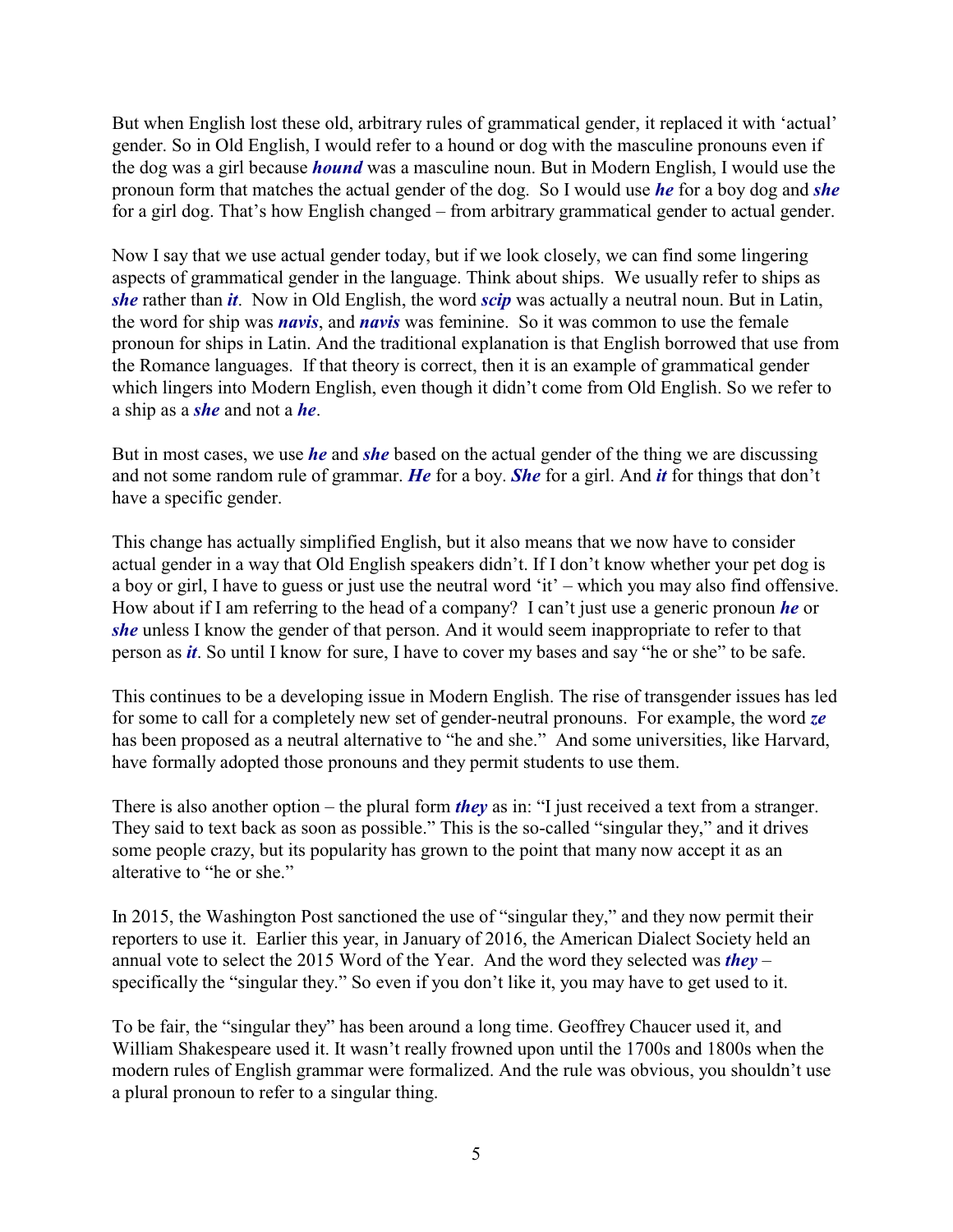But there was one problem with that rule. English speakers actually had a long history of using plural pronouns in the singular. Remember the word *you*?

As we've seen before, *you* was originally a plural pronoun. We used *thou* and *thee* for the singular forms, but the plural *you* pushed out those singular forms over time. So plural pronouns do have a history of becoming singular pronouns.

And remember that the pronouns *they* and *them* aren't even native Old English words. They were borrowed from the Vikings. So *they* and *them* have already pushed out some native English pronouns. And they may end up pushing out some more.

Now, I'm not here to sanction or bless any of these changes. I just want to point out what is happening. And I want to make an important connection. The reason why Modern English is dealing with these issues is in part because English lost grammatical gender, and it replaced it with actual gender. And even though that simplified the language, it meant that we now have to be conscious of actual gender when we use pronouns.

While that can sometimes be a pain, the good news is that we don't have to worry about all of those complicated endings on nouns anymore. We basically just use the root of the noun. So we have a dog, It's always *dog*. It doesn't have a specific ending because it's a masculine noun or a feminine noun. And it doesn't matter if the dog is actually a boy or a girl. It's just *dog*. "I see the dog." "The dog chases the cat." "The cat chases the dog." So nouns are really easy in Modern English.

Now the fact that Modern English nouns don't have those endings is really important. Because most scholars think that the loss of those endings is directly tied to the loss of grammatical gender. The endings disappeared first, and then grammatical gender followed. As we've seen, inflectional endings started to disappear in late Old English and early Middle English. And those endings did a lot of work. They were partly used to make this distinction between masculine and feminine nouns. So when those endings went away, there was no reason to worry about grammatical gender anymore. You didn't have to worry about using the correct gender endings, because there were no endings. *Hound* was just *hound*. *Stone* was just *stone*. *Ship* was just *ship*. The old distinctions were lost, so grammatical gender became irrelevant. The form of the word didn't change anymore.

It only became an issue for pronouns which still varied with gender, but now the pronouns became disconnected from the nouns. You didn't have to use a specific pronoun with a specific set of nouns. Going forward, the gender of the pronoun just reflect the actual gender of the thing being discussed.

So the loss of grammatical gender was a direct consequence of the loss of inflectional endings. And that's why those distinctions started to break down around the current point in our story – during the transition from Old English into Middle English.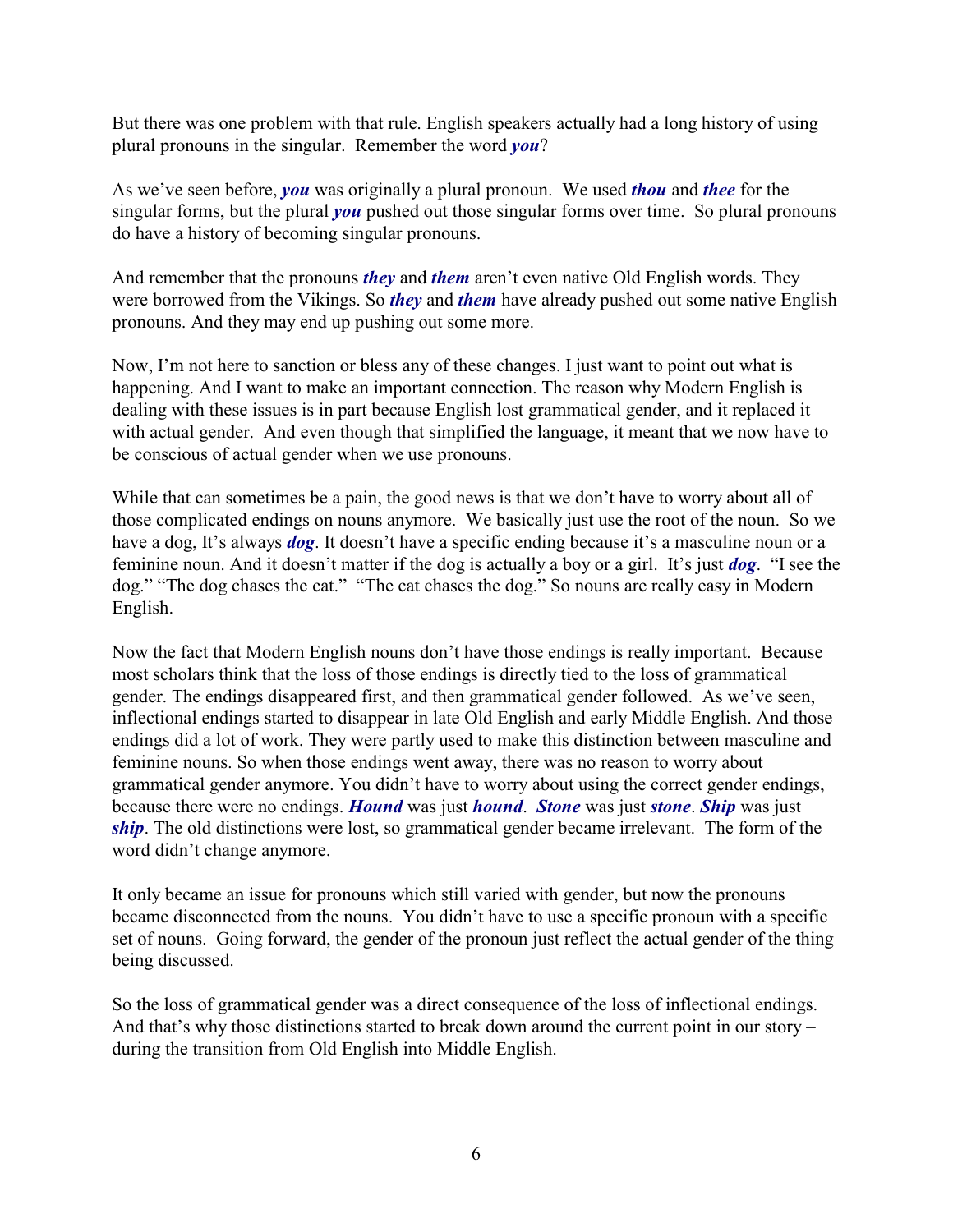Now before we move on with our story, there is one other important aspect of grammatical gender that I need to discuss. And that is the impact that it had on the words that were used to described the noun or pronoun.

So far, I've focused on the actual noun itself and the pronoun that was used in its place, but this idea of grammatical gender extended well beyond those nouns and pronouns. It also affected adjectives and other words used with the noun. All of those words also had different forms which had to match the gender of the noun.

So if I wanted to say that "The good man helped me out," the words *the* and *good* had to match the gender of *man*. *Man* was a masculine noun, and in that context, the adjective *good* required an '-a' ending. So "goda mann."

But if I was referring to a woman – or a *wif* – the word *wif* was a neutral noun. So in that same context, the adjective required an '-e' ending. So "gode wif." So again, Modern English simplifies that. It's just *good*. "Good man." "Good woman." "Good child." "Good time." So again, it's much simpler today. When grammatical gender went away, those adjective endings also went away.

But what about the word *the* – the article – as in "the good man"? Well, this is one of the most obvious differences between Modern English and Old English, and it's also one of the most obvious differences between Modern English and other modern European languages.

Let's compare English and French. In French, the article has to match the noun – just like Old English. So where English just has *the*, French has three different forms – *le*, *la* and *les*. You use *le* with masculine nouns. So *chapeau* is a masculine word. That means you have to say "le chapeau." But you use *la* with feminine nouns. So the French word for house is *maison*. It's a feminine word. So you have to say "la maison."

And if you have a plural noun, you have to use *les* – so "Les États-Unis" – literally 'the states united – or 'the United States.'

Of course, Modern English simplifies all of that. Its just *the*. "The chapeau." "The mansion." "The United States."

But again, that was not the case in Old English. The word *the* didn't actually exist in Old English. And technically speaking, Old English didn't even have articles. Instead, it used pronouns like *this* and *that*.

So instead of saying "the good man," you would say "this good man" or "that good man." But here's where things get complicated. Rather than just *this* and *that*, there were over ten different forms that varied depending on whether the noun it was referring to was masculine, or feminine or neutral – and depending on whether the noun was singular or plural – and depending on whether the noun was the subject of the sentence, or the object or the direct object. So it worked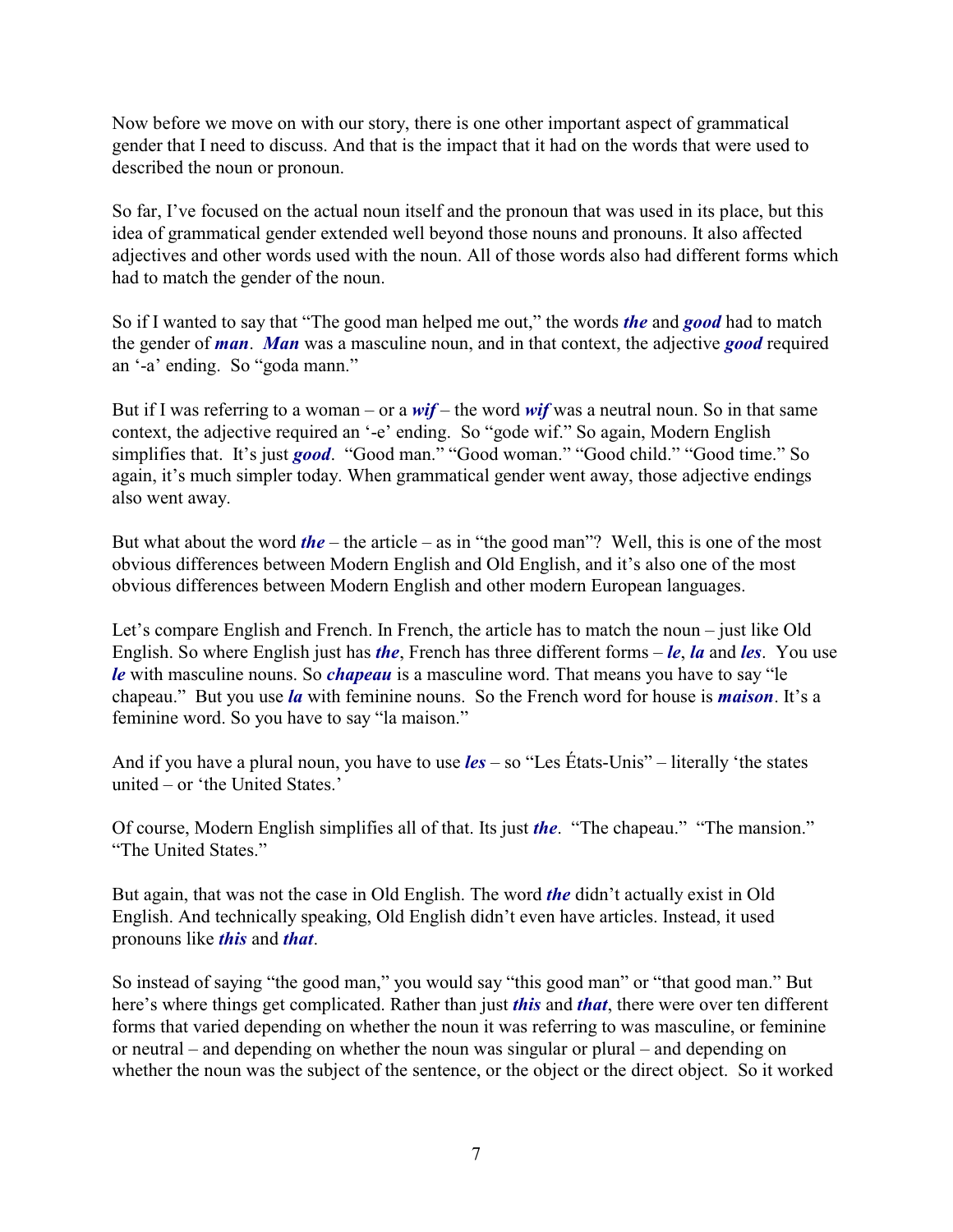like everything else in Old English. The form of the word varied depending on all of those other factors.

The forms included '*se*, *seo*, *þæt* (thæt), *þa* (tha), *þæs* (thæs), *þære* (thære), *þone* (thone), *þes* (thes), *þeos* (theos), *þis* (this) and *þas* (thas).' And if you used a noun, you had to make sure you were using the right word. But as inflectional endings disappeared, all of these distinctions also started to disappear. English gradually settled on just a few of these.

*This* and *that* were originally the Old English forms used for neutral nouns when the noun was the subject of the sentence. So those two survived. But they lost all association with gender and case over time. So they became very generic. *This* was used for any noun in close proximity, and *that* was used for any noun further away. So "this dog" as opposed to "that dog." This was a new way to distinguish the two words, and it developed over time.

So we have *this* and *that*, but we don't actually have *the* yet. As I noted, there were lots of other forms – *se*, *seo*, *þa* (tha), *þære* (thære), *þone* (thone) – but no '*þe*' (/thay/) or *thee*. So where did *the* come from? Well, it came from the breakdown of all of these other forms. And it came into English at the current point in our story.

Notice that most of the forms I mentioned began with a 'TH' sound – *þæt* (thæt), *þa* (tha), *þæs* (thæs), *þære* (thære), *þone* (thone), *þes* (thes), *þeos* (theos), and so on. But there were two forms that began with an 'S' sound and, believe it or not, that's where our Modern *the* came from – from one of those 'S' forms.

Most of the forms which survived into Modern English were the forms used when the noun was the subject of the sentence. So *this* and *that* were the subject forms used for neutral nouns, and those forms survived.

But what about the masculine and feminine forms? Well, those were *se* and *seo*. *Se* was the word used with masculine nouns. So "that man" was "se mann" in Old English. And *seo* was the form used with feminine nouns. So "that cwen" – or "that queen" – was "seo cwen." So *se* and *seo* both began with an 'S'. But all of the other forms began with a 'TH' sound – *þæt* (thæt), *þa* (tha), *has* (thæs), *hare* (thære), and so on. So around the  $12<sup>th</sup>$  century, as these various forms were breaking down, and as the distinction between masculine and feminine nouns was being lost, the very common word *se* – spelled 's-e' – started to become *þe* (/thay/) – and that was the original verison of our modern *the*. It isn't clear why that sound shift occurred, but the most obvious explanation is that almost all the other forms began with a 'TH' sound, so speakers shifted that same sound over to *se*.

So *se* became *þe* (/thay/) – or *the* as we have it today. But that little sound shift wasn't the biggest change. When *þe* (or *the*) first appeared, it was used universally, just the way we use it today. It was used for masculine and feminine and neutral nouns. And it was used for the subject and the object and the direct object. And it was used for singular and plural nouns. All of those various forms had essentially collapsed into the universal *the* that we use today. So our modern article was born – "the man," "the woman," "the children." There is no better example of the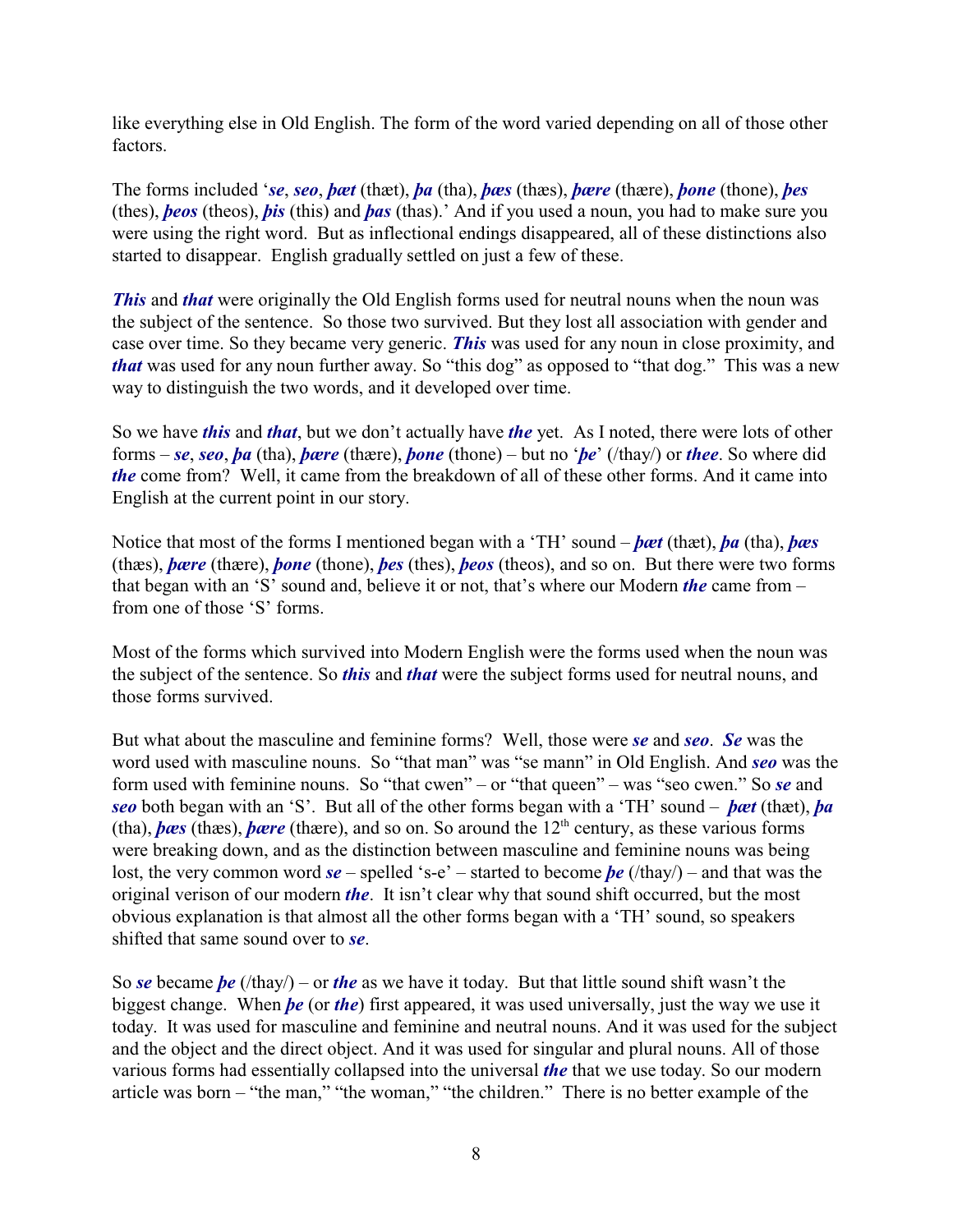simplification of Modern English grammar than the substitution of the simple little word *the* for all of the complicated choices found in Old English.

So I hope you followed all of that. The bottom line is that the word *the* marked a major change in the language. When it appeared, it confirmed that the old grammatical gender system had fallen out of use. It couldn't appear until all of those old distinctions were lost. So the appearance of the word *the* is kind of a big deal. It marks a major change in the language. And it first appears in extended use in the final entries of the Peterborough Chronicle.

I concluded the last episode with the year 1131. That was the year of the final entry composed by the scribe who had been maintaining the chronicle for the past decade or so. And that scribe used all of those traditional Old English forms. He use *se* and *seo* and *þæt* (thæt) and *þa* (tha), *þæs* (thæs), and so on. And he generally maintained grammatical gender, even though his use of endings was very inconsistent at times.

But the next year marked a major change in the Chronicle. A new scribe took over. And he threw out almost all of those old forms. He used the new form *the*, and he used it universally – just like we do today. And he also got rid of almost all other aspects of grammatical gender. The old complicated system was gone, and a new system was adopted. And we can see that remarkable change at this point in the year 1132.

So does that mean that the language changed almost overnight in the year 1132? Can we put a specific date on it? Well, no. Not exactly. The changes spread gradually from north to south. In fact, later texts from the south continue to maintain the older forms. So the Peterborough Chronicle captures these changes as they spreading through the East Midlands where Peterborough was located.

But even beyond that, the date 1132 is a little misleading because the final scribe's entries were actually recorded several years after that date. So let me explain.

The prior scribe had recorded his final entry for the year 1131. But then it appears that the Chronicle was put away for several years. In fact, the Chronicle was allowed to lapse for the next 23 years. And then at the very end of that period – in the year 1154 – this final scribe pulled out that old book, and he filled in the events of the missing years. So how do we know that those entries were all added at that later date around 1154?

Well, it's partly because all of the entries are written in a script that was used at a later date. But it is also because the entries skip around a lot. For example, the entry for the year 1137 is really a summary of the entire period of Anarchy in England which lasted from the 1130s through the 1150s. So the scribe doesn't really adhere to a strict time line. He jumps around. He references later events in earlier years. In the process, the scribe also got several dates wrong. In re-creating the old time line, he sometimes put events in the wrong year.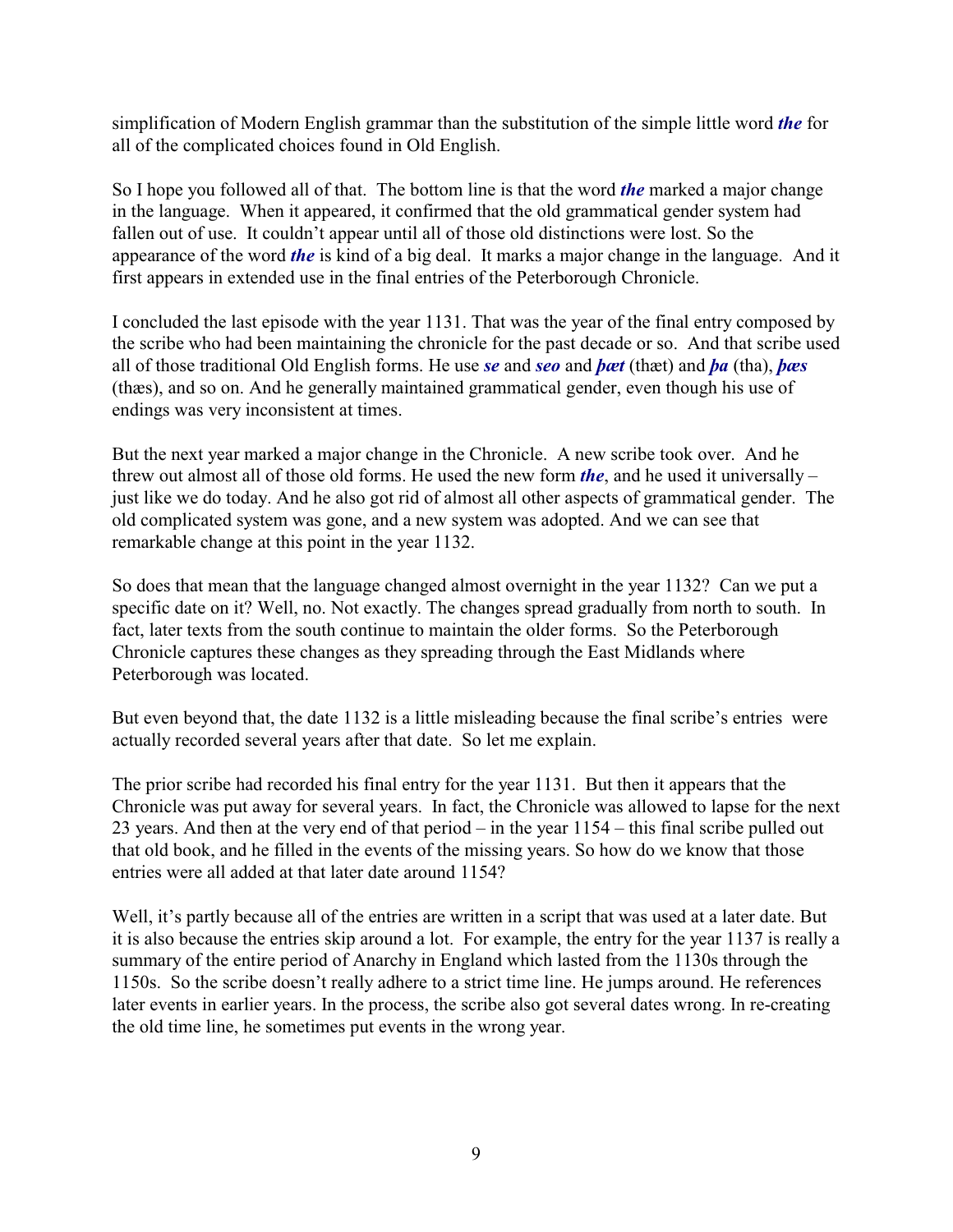This 23-year break between the two scribes may also explain the difference in language. These final entries are written in a very different form of the language. The prior entries are considered to be Old English, but these final entries are considered to be Middle English.

One theory is that the language had simply evolved and changed that much during that 23 year period of time. Another theory is that the earlier scribe simply wrote in a more conservative style, and he tried to adhere to the traditional Wessex standard as much as he could. But this final scribe abandoned that standard altogether, and he wrote in his own dialect. Either way, we now come to some of the first passages composed in Middle English.

Now, the events recorded by this last scribe are fascinating because they cover the period of political upheaval that followed the death of Henry I. And that may explain why the Chronicle was abandoned for so many years. So let's take a look at the first entry composed by the scribe – the entry for the year 1132.

It was a short entry, and it concerned events at the Peterborough Abbey and specifically the abbot who was in charge of the abbey. I noted in the last episode that Peterborough had gotten a new abbot named Henry about five years earlier. He came from France and kept his old abbey there as well. The English clerics thought this new abbot should have given up his old abbey, but he kept both. And that earlier entry has the first known use of the word *both* in the English language.

Well now, in the year 1132, all of this came to a head. Henry the abbot wasted the property of the Peterborough Abbey, and he tried to force the unification of the Peterborough Abbey with the abbey in France. The scribe tells us that in doing so, the abbot betrayed the monks ("þe muneces") and he betrayed them to the king ("to þe king"). So the king ("þe king") sent after the monks ("sende efter þe muneces"). The scribe wrote that the king ("þe king") realized that the abbot was acting with treachery and deceit.

Now hopefully, you noticed something interesting there. In the first few lines, we see that the scribe is already using the word *þe* (/thay/) which is the early version of our modern word *the*. All those complicated forms like *se*, *seo*, *þæt* (thæt), *þæs* (thæs), and so on have now been reduced to the simple universal *the*. There are no longer variations for gender, or case, or number. And with just a couple of exceptions, the scribe continues to use the new word *the* throughout his remaining passages. So the word *the* – used as a generic article – is now in place.

The scribe then tells us that King Henry stepped in and recalled the abbot and sent him packing. The scribe wrote:

Was it not very long there after that the king sent after him. Was it noht suithe lang þer efter þatte king sende efter him.

The first thing that stands out here is that the word order is almost the same as Modern English. Other than beginning the sentence with "was it not" instead of "it was not," the word order is the same as Modern English. But the reason why this sentence is so interesting is because the scribe just used the word *not* to express negativity. As I noted last time, Old English usually made a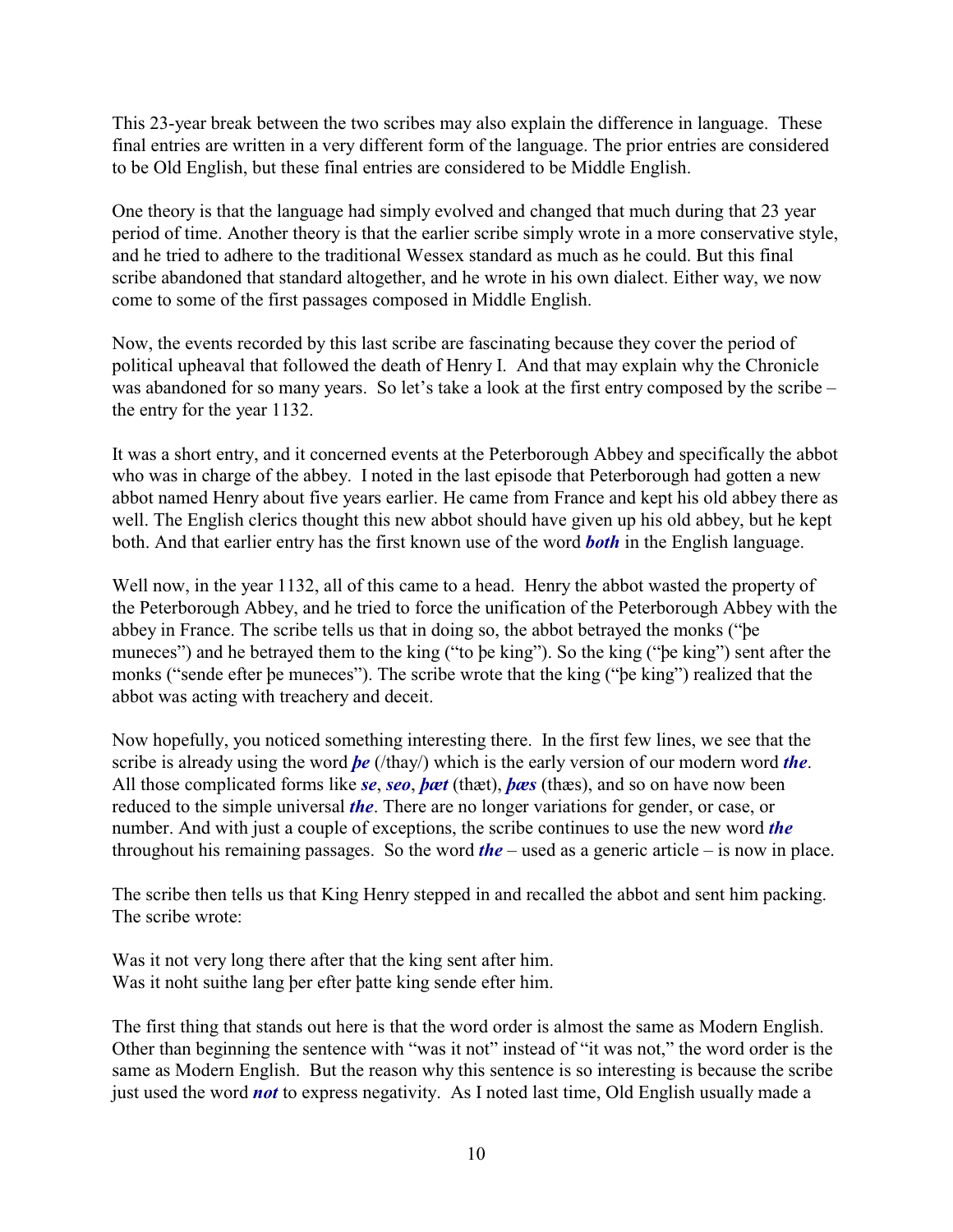sentence negative by putting the word *ne* in front of the verb, but the prior scribe started to bookend the verb with *ne* and *not*. *Ne* was kept before the verb, and *not* was put after the verb. That mimicked the French construction of "ne pas."

It took a few more centuries for that *ne* to disappear in front of the verb, but here the Peterborough scribe was already dropping it. He wrote "Was it noht suithe lang." *Suithe* meant 'very.' So the passage reads "Was it not very long." The *ne* had been dropped, and *not* did all the work. It would take about 200 more years before this construction was fully accepted in the south. But here, in the East Midlands, the  $ne$  was being dropped as early as the  $12<sup>th</sup>$  century.

So within this first passage from the last Peterborough scribe, we see a couple of basic changes toward Modern English. The word *the* has been introduced as a standard article to be used before all nouns, and the word *not* is now being used by itself to express negativity.

Before I move on from this passage, I should note that the scribe was doing something else very interesting. In Old English, the 'TH' sound was represented with the Old English letters eth (ð) and thorn (þ). Eth looked like a lower-case 'd' with a line through it. And thorn looked like an upper-case 'P' with the loop at the middle of the stem rather than at the top. The Romans didn't use those old Germanic letters. Instead, they came up with the 'TH' letter combination for that sound, and that spelling passed into French as well.

When those French scribes arrived in England, they didn't like those funny-looking Anglo-Saxon letters. So they gradually replaced them with their 'TH' letter combination. And in this entry for 1132, we already see that spelling being used by the Peterborough scribe. For the most part, he chose to use the traditional letter thorn, but in a few instances he switched to the French 'TH.'

I mentioned earlier that the scribe used the word *suithe* which meant 'very.' It was normally spelled with a thorn at the end, but here the scribe spells it with a 'TH.'

The scribe also represented the 'W' sound by occasionally putting to U's together. You might remember that the letter U represented both the 'U' sound and the 'W' sound in Latin, but scribes were now looking for a way to distinguish the two sounds. In Latin, when two U's were put together, the first U tended to take the 'W' sound. So take a word like *equus* – E-Q-U-U-S. It was pronounced /ek-wos/ – not /ek-oos/. So that 'double U' was one way to represent that /w/ sound.

In this entry, the Peterborough scribe uses the word *wolde* several times. It's the original version of the modern word *would* – W-O-U-L-D. Each time he spells this word, the scribe uses backto-back U's at the beginning. So he spells it 'U-U-O-L-D-E.' He actually uses that word three different times in this entry. Over time, the U-U was compressed into a single letter – called the 'double U' or 'W.' So here we see some of the first examples of that spelling in English.

So this scribe isn't just giving us new words and new grammar. He is also giving us new spellings.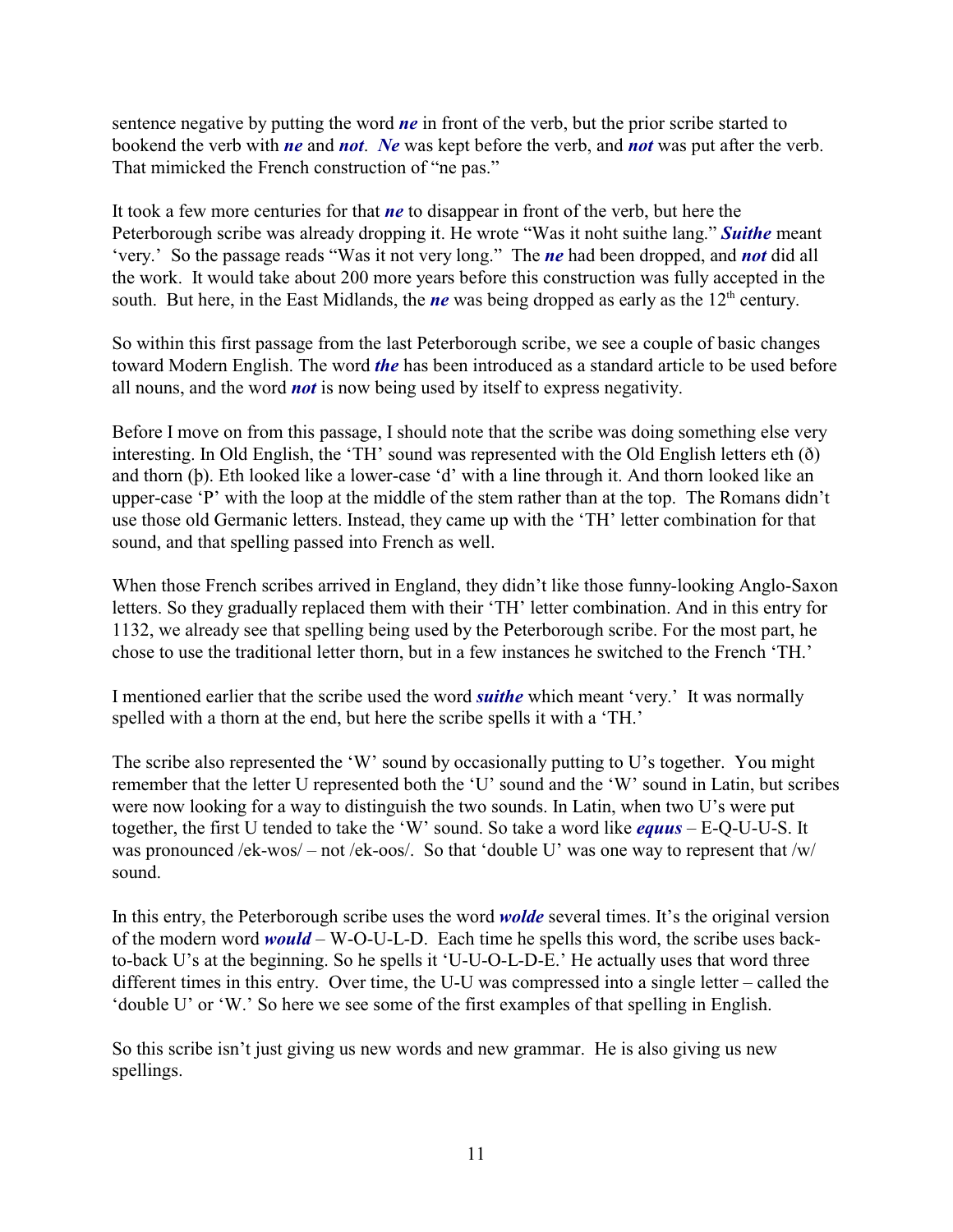So after this first entry for 1132, the scribe skips the next two years. The next year mentioned is the year 1135. And that was a very important year because that was the year when King Henry died. So let's turn our attention back to the History of England for a moment, because the political history is about to get very complicated.

Henry I had been King of England for 35 years. And for most of that time, he had also been the Duke of Normandy. Henry was now an old man, and as he reached his final years, everyone became increasingly concerned about the succession. As we know, Henry's options were limited. His only legitimate son had died several years earlier. And that left him with his daughter, Matilda. And Henry named her as his successor. But in many ways, Henry sat her up to fail.

As we've seen, neither England nor Normandy had ever been ruled by a woman. So Henry's decision to name his daughter as his successor broke with all historical tradition and precedent. At a time when gender barriers were disappearing in the language, Henry was trying to erode the gender barriers at the highest levels of government. But many of the barons were having none of it. They had sworn their allegiance to Matilda a few years earlier, they had been forced to do so by Henry. So there was no guarantee that they would stick with to that pledge whenever Henry died. And Henry probably knew that some of the barons were likely to rebel.

On top of the gender problem, there was another complication. After naming Matilda as his successor, Henry had arranged that marriage between Matilda and Geoffrey of Anjou – also known as Geoffrey Plantagenet. That marriage was part of an attempt to make peace with Anjou in western France. And that peace was necessary because Anjou and Normandy had been at war for many years. But remember that a husband usually had authority over his wife's property after they got married. And many of Henry's nobles saw that as a potential problem. Even though Matilda would be the Queen in name, her husband Geoffrey might actually take the leading role in the royal court. If so, they would end up as the subjects of Geoffrey, and they had no interest in being ruled by their rival from Anjou.

That problem became more apparent at this point in our story – the year 1135. The past few years had been relatively peaceful and stable, but Matilda and Geoffrey had grown impatient down in Anjou. In the middle of the year, they demanded that Henry turn over to them some castles that were located along the border between Anjou and Normandy. Those castles had been promised to Matilda as part of her dowry, but Henry refused to turn them over. The dispute soon led to battles between the two sides. Small-scale fighting broke out between Geoffrey's Angevin forces and Henry's Norman forces. That confirmed the popular view of Geoffrey as a rival – not an ally. And that conflict was still smouldering when Henry became ill a few months later in November.

Henry had been a strong king. He ruled with an iron fist. And he defeated many enemies in battle. But he had one great weakness – his love of lampreys. Lamphreys are small eel-like creatures, and they were considered a delicacy in the Middle Ages. Henry loved them, but they were almost impossible to digest. Henry's doctor had told him to stop eating them, but he couldn't resist. And in November of 1135, after a full day of hunting in Normandy, Henry sat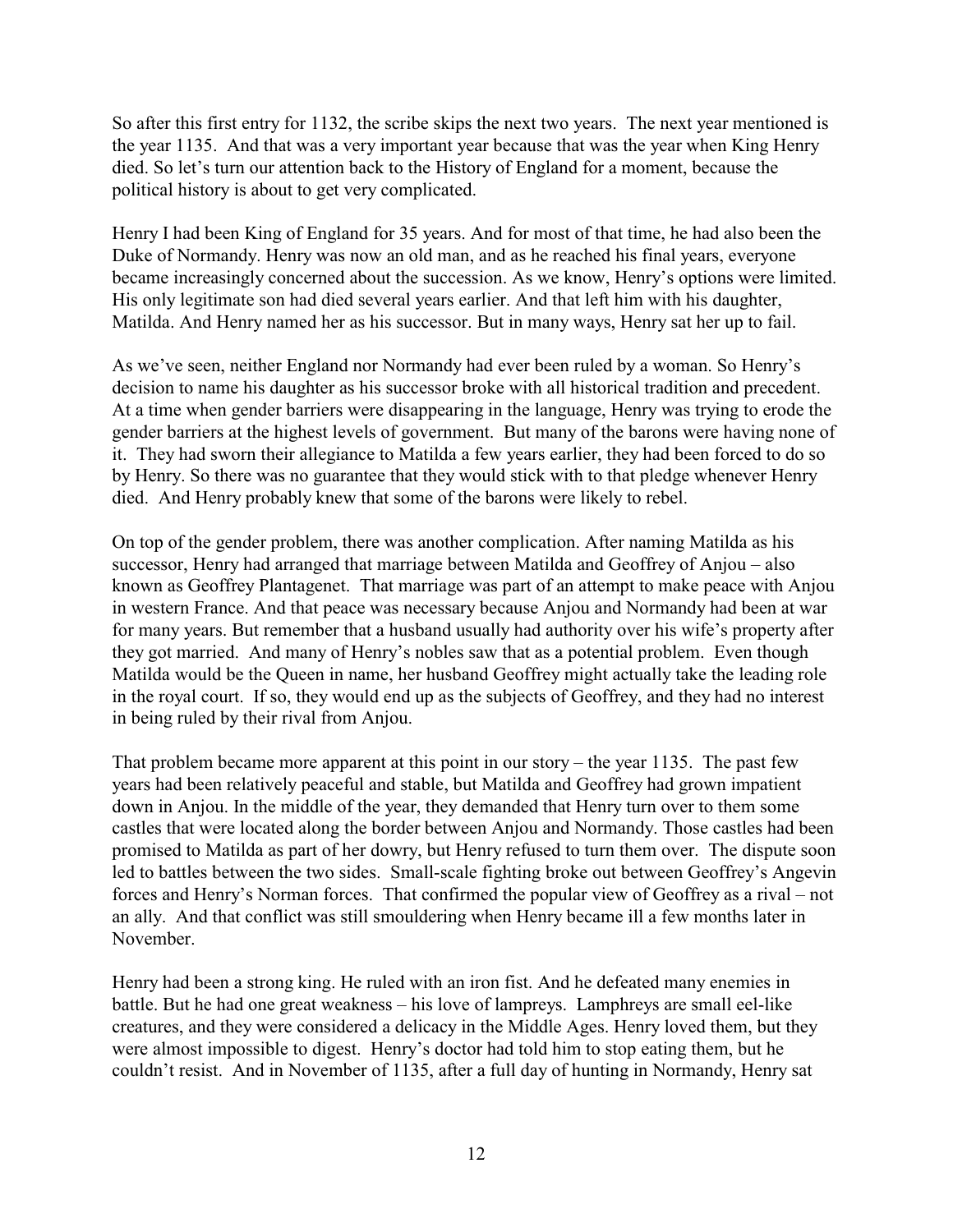down for a meal of lampreys. Later that night, he started to have convulsions. He became mortally ill, and he died a few days later on December 1, 1135.

The Peterborough entry for the year 1135 mentions that Henry died in that year, but provides very few details. Again, this is further evidence that the entries were composed several years later. The scribe wrote that Henry was a good man – "God man he wes." He imposed law and order, and he punished wrongdoers severely. The scribe also wrote that no man dared do wrong to another in his time – "Durste nan man misdon wið oðer on his time."

In this sentence, the scribe used the word *misdon* which was an Old English verb meaning 'to do wrong.' It was literally to 'mis-do' something. Now this verb form has died out, but a related noun form has survived. If you 'mis-do' something, you commit a 'misdeed,' and we still have the word *misdeed* today. So *do* and *deed* are related Old English words. *Do* is the verb form, and *deed* is the noun form. So a *deed* is something you *do*. And in Old English, if you *misdon* – or 'miss did' something – you committed a *misdeed*. And here, the scribe says that no one dared commit misdeeds during Henry's reign.

The scribe then gives us this sentence: "Peace he made for man and beast" – "Pais he makede men 7 dær." Notice that the scribe uses the word *dær* – or 'deer' – in its original sense as a wild animal. So *peace* was made for all during Henry's time. The key word here is the word *pais* – or *peace*. This is the first known use of the word *peace* in the English language. It was a French word, and now it makes its first appearance in English.

In an earlier episode, I noted that the Old English word for 'peace' was *frið*. And then after the Viking invasions, the Old Norse word *grið* was borrowed to mean the same thing. So up to this point, *frið* and *grið* were both used in Old English. And now, the word *peace* came in. So for a while, English had three different words for 'peace' – an Old English word, a Norse word and a French word. But notice that only the French word has survived.

There is another interesting thing about the word *peace*. There was something about it that made it very unusual for English at the time. It began with a 'P' sound. Now I haven't really mentioned this before, but in Old English, relatively few words began with a 'P' sound. And several of the words that did have an initial 'P' sound – like *port* and *palm* – had actually been borrowed from Latin. In fact, in the entire epic poem of Beowulf – which is the size of a small book – there is not a single word that begins with a P.

So why was that? Well, the answer goes back to the Germanic sound changes identified by Jacob Grimm. One of the first sound changes that I discussed in the podcast was the shift from the Indo-European 'P' sound to the Germanic 'F' sound. That's why English has *father* where Latin has *pater*. Well, that sound shift tended to occur in certain contexts. And one context where it occurred was at the beginning of words. So that 'P' sound had been largely replaced with an 'F' sound in most Old English words. Now at the end of a word, the 'P' sound survived. So words like *ship* and *sleep* and *hop* go back to Old English, but at the beginning, the 'P' sound was rare.